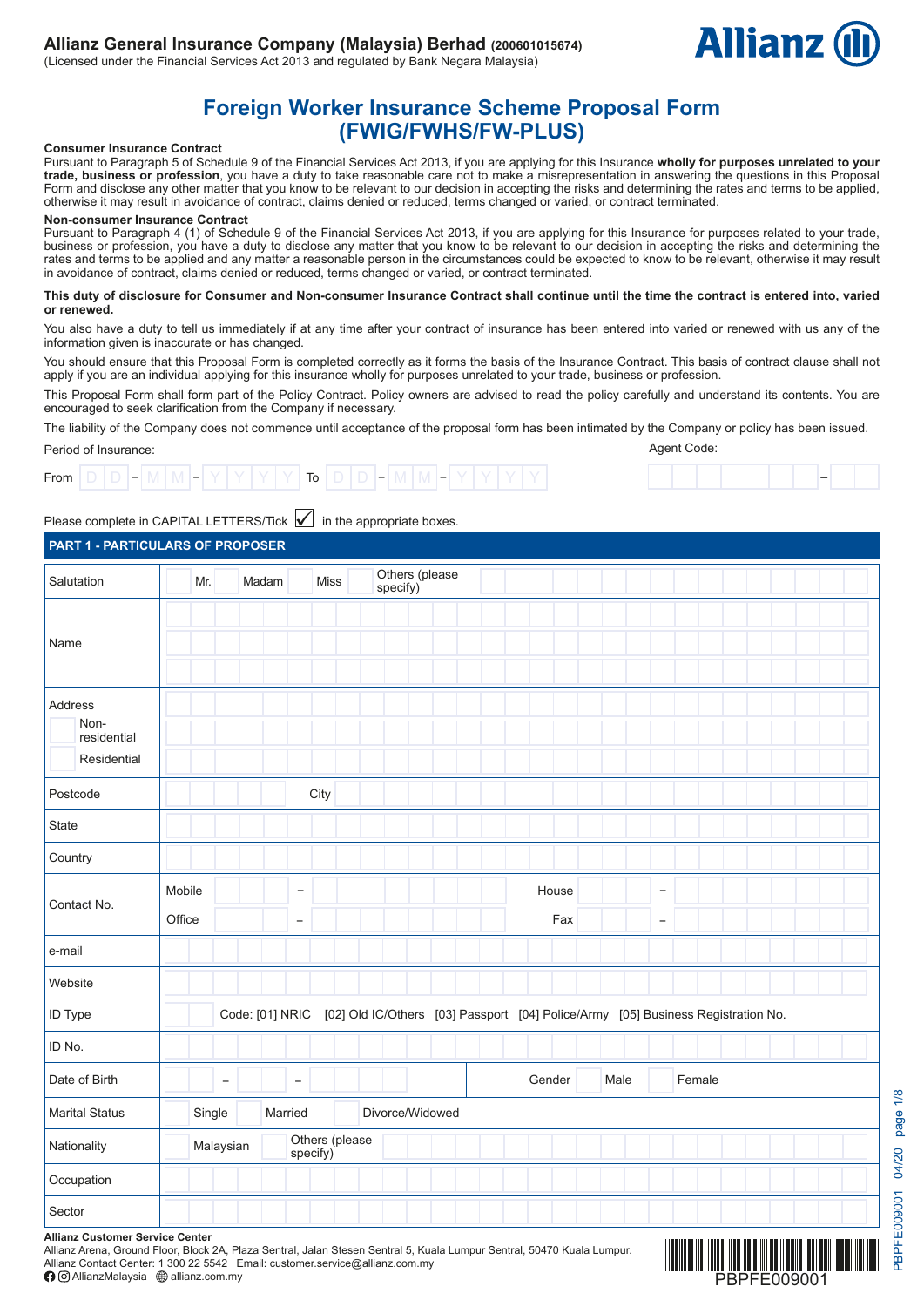|               | Individual/Proprietor<br>(Malaysia) | Organization/<br>Association | Limited Company                   | Individual/Proprietor<br>(Foreigns) |
|---------------|-------------------------------------|------------------------------|-----------------------------------|-------------------------------------|
| Employer Type | <b>Outsourcing Company</b>          | Government/Public            | <b>Private Limited</b><br>Company |                                     |

Notes: 1. Copy of Employer's NRIC/Old IC/Others/Passport/Police/Army/Reg. of Company (ROC)/Reg. of Business (ROB) 2. Copy of Worker's Passport

|                        | PART 2 - PARTICULARS OF IMMIGRATION (Applicable for FWIG only) |  |
|------------------------|----------------------------------------------------------------|--|
| Immigration Name       |                                                                |  |
| Immigration<br>Address |                                                                |  |
| Postcode               | City                                                           |  |
| State                  |                                                                |  |

| <b>PART 3 - MODE OF PAYMENT</b>        |                                                                                                                                                                                                                                             |  |
|----------------------------------------|---------------------------------------------------------------------------------------------------------------------------------------------------------------------------------------------------------------------------------------------|--|
| I enclose cash/cheque RM               | made payable to Allianz General Insurance Company (Malaysia) Berhad.                                                                                                                                                                        |  |
| Cheque No.:                            |                                                                                                                                                                                                                                             |  |
| <b>CREDIT CARD PAYMENT</b>             | MasterCard MasterCard<br><b>WSA</b> Visa                                                                                                                                                                                                    |  |
| <b>DIRECT DEBIT AUTHORIZATION</b><br>. | $\mathbf{a}$ , and the contract of the contract of the contract of the contract of the contract of the contract of the contract of the contract of the contract of the contract of the contract of the contract of the contract o<br>$\sim$ |  |

I hereby request and authorize Allianz General Insurance Company (Malaysia) Berhad ('Company') to debit the premium and such amount payable as Services Tax to my credit card account as indicated below for the Total Payable under my insurance policy mentioned below.

| Name of Card-                   |                                                       | Premium<br>Amount (RM):             |
|---------------------------------|-------------------------------------------------------|-------------------------------------|
| holder                          |                                                       | Total<br>Payable (RM):              |
| Cardholder's<br>Account No.     | -                                                     | $M$ $M$ $I$ $Y$ $Y$<br>Expiry Date: |
| <b>Issuing Bank</b>             |                                                       |                                     |
| Relationship to<br>Policyholder | Code: [01] Own [02] Spouse [03] Parents [04] Children |                                     |

Notes: 1. Premium payment through credit card is allowed if the cardholder is paying for his/her own policy or the policy of his/her immediate family member namely his/her spouse, parents or children.

2. Total Payable amount will be based on plan selected under PART 10.

## **DECLARATION**

I hereby confirm the above information provided in this standing instruction is correct and true. In the event of any changes or cancellation of the instruction above, I shall keep the Company informed in writing or by giving fresh standing instruction. Further, I agree that the Terms and Conditions as for credit card payment shall apply a copy of which, shall be made available upon my request.

> Signature of Cardholder **Date of Cardholder Date of Cardholder Date of Cardholder Date of Cardholder Date of Cardholder Date of Cardholder Date of Cardholder Date of Cardholder Date of Cardholder Date of** (as on card)

| <b>PART 4 - BANK DETAILS</b> |        |         |                            |  |  |  |  |  |  |  |
|------------------------------|--------|---------|----------------------------|--|--|--|--|--|--|--|
| Type of Account              | Saving | Current | Others (please<br>specify) |  |  |  |  |  |  |  |
| Account Holder<br>Name       |        |         |                            |  |  |  |  |  |  |  |
| Account No.                  |        |         |                            |  |  |  |  |  |  |  |
| <b>Bank Name</b>             |        |         |                            |  |  |  |  |  |  |  |

 $\boxed{\mathsf{D}\ \mathsf{D}}$  – M M – Y Y Y Y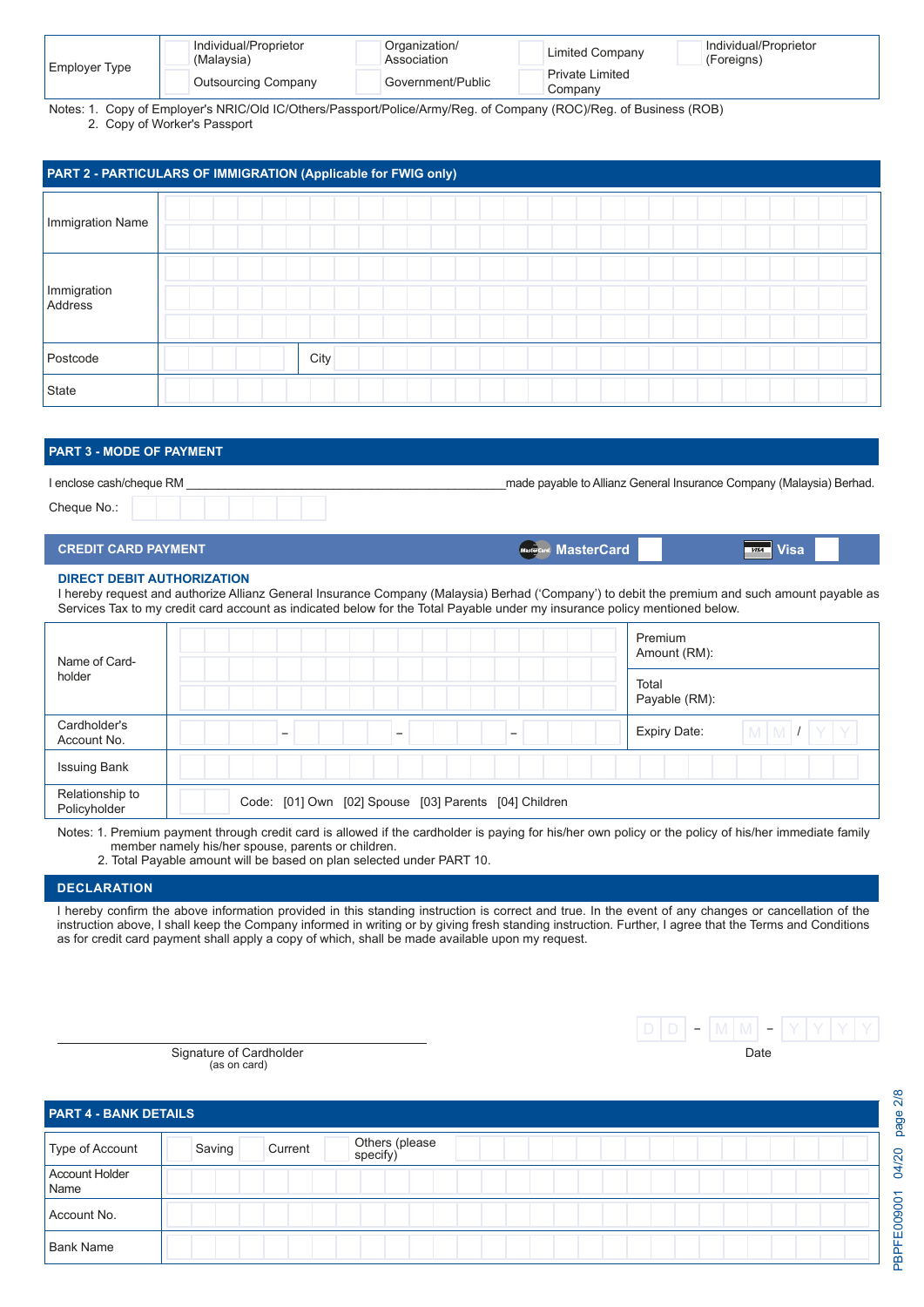| <b>Bank Address</b>                                              |                                                                                                  |
|------------------------------------------------------------------|--------------------------------------------------------------------------------------------------|
| Postcode                                                         | City                                                                                             |
| State                                                            |                                                                                                  |
| Country                                                          |                                                                                                  |
| <b>ID Captured when</b><br>open bank account<br>for verification |                                                                                                  |
| <b>ID</b> Type                                                   | Code: [01] NRIC [02] Old IC/Others [03] Passport [04] Police/Army [05] Business Registration No. |
| ID No.                                                           |                                                                                                  |

### **PART 5 - DATA PRIVACY AND DISCLOSURE OF PERSONAL INFORMATION**

Protection of your privacy is very important to us. Please visit our website at allianz.com.my to view our Privacy Statement (NOTICE TO CUSTOMERS OF ALLIANZ GENERAL INSURANCE COMPANY (MALAYSIA) BERHAD ON THE PERSONAL DATA PROTECTION ACT 2010).

#### **Disclosure and Consent**

The personal data you supply as an individual to purchase the above insurance will be used by the Allianz Group and it agents to facilitate the performance of our function as an insurance company according to our Privacy Statement. By signing on this proposal form you consent to the use of your personal data for the purposes as stated in our Privacy Statement.

### **PART 6 - DECLARATION**

I/ We hereby declared that I/We have duly covered all the foreign workers as per list attached and continue to cover them until the expiry of work permit. I/ We hereby declare and warrant that the answers/information given in every respect are true and correct and I/We have not withheld any information likely to affect the acceptance of this proposal and I/We agree that this proposal and declaration shall be the basis of the contract between the Company and ourselves and I/We further agree that the liability of the Company does not commence until this proposal has been intimated and accepted by the Company.

| <b>For Individual Client</b> |        |             |                          |                       |   |  |             |             |                                   |  |                  |  |             |  |      |                       |  |
|------------------------------|--------|-------------|--------------------------|-----------------------|---|--|-------------|-------------|-----------------------------------|--|------------------|--|-------------|--|------|-----------------------|--|
|                              |        |             |                          |                       |   |  |             |             |                                   |  |                  |  |             |  |      |                       |  |
|                              |        |             |                          |                       |   |  |             |             |                                   |  |                  |  |             |  |      |                       |  |
|                              |        |             |                          |                       |   |  |             |             |                                   |  |                  |  |             |  |      |                       |  |
|                              |        |             |                          |                       |   |  |             |             |                                   |  |                  |  | $\mathsf D$ |  |      | $D - M M - Y Y$       |  |
|                              |        |             |                          | Signature of Proposer |   |  |             |             |                                   |  |                  |  |             |  | Date |                       |  |
| <b>For Company Client</b>    |        |             |                          |                       |   |  |             |             |                                   |  |                  |  |             |  |      |                       |  |
|                              |        |             |                          | Witness By:           |   |  |             |             | For and on Behalf of the Employer |  |                  |  |             |  |      | Stamp of the Employer |  |
|                              |        |             |                          |                       |   |  |             |             |                                   |  |                  |  |             |  |      |                       |  |
|                              |        |             |                          |                       |   |  |             |             |                                   |  |                  |  |             |  |      |                       |  |
|                              |        |             |                          |                       |   |  |             |             |                                   |  |                  |  |             |  |      |                       |  |
| Signature                    |        |             |                          |                       |   |  |             |             |                                   |  |                  |  |             |  |      |                       |  |
|                              |        |             |                          |                       |   |  |             |             |                                   |  |                  |  |             |  |      |                       |  |
| Name                         |        |             |                          |                       |   |  |             |             |                                   |  |                  |  |             |  |      |                       |  |
|                              |        |             |                          |                       |   |  |             |             |                                   |  |                  |  |             |  |      |                       |  |
|                              |        |             |                          |                       |   |  |             |             |                                   |  |                  |  |             |  |      |                       |  |
|                              |        |             |                          |                       |   |  |             |             |                                   |  |                  |  |             |  |      |                       |  |
| Designation                  |        |             |                          |                       |   |  |             |             |                                   |  |                  |  |             |  |      |                       |  |
|                              |        |             |                          |                       |   |  |             |             |                                   |  |                  |  |             |  |      |                       |  |
| Date                         | $\Box$ | $\mathsf D$ | $\overline{\phantom{a}}$ | $ M M $ –             | Y |  | $\mathsf D$ | $\mathsf D$ | $\overline{\phantom{a}}$          |  | $ M M $ - $ Y Y$ |  |             |  |      |                       |  |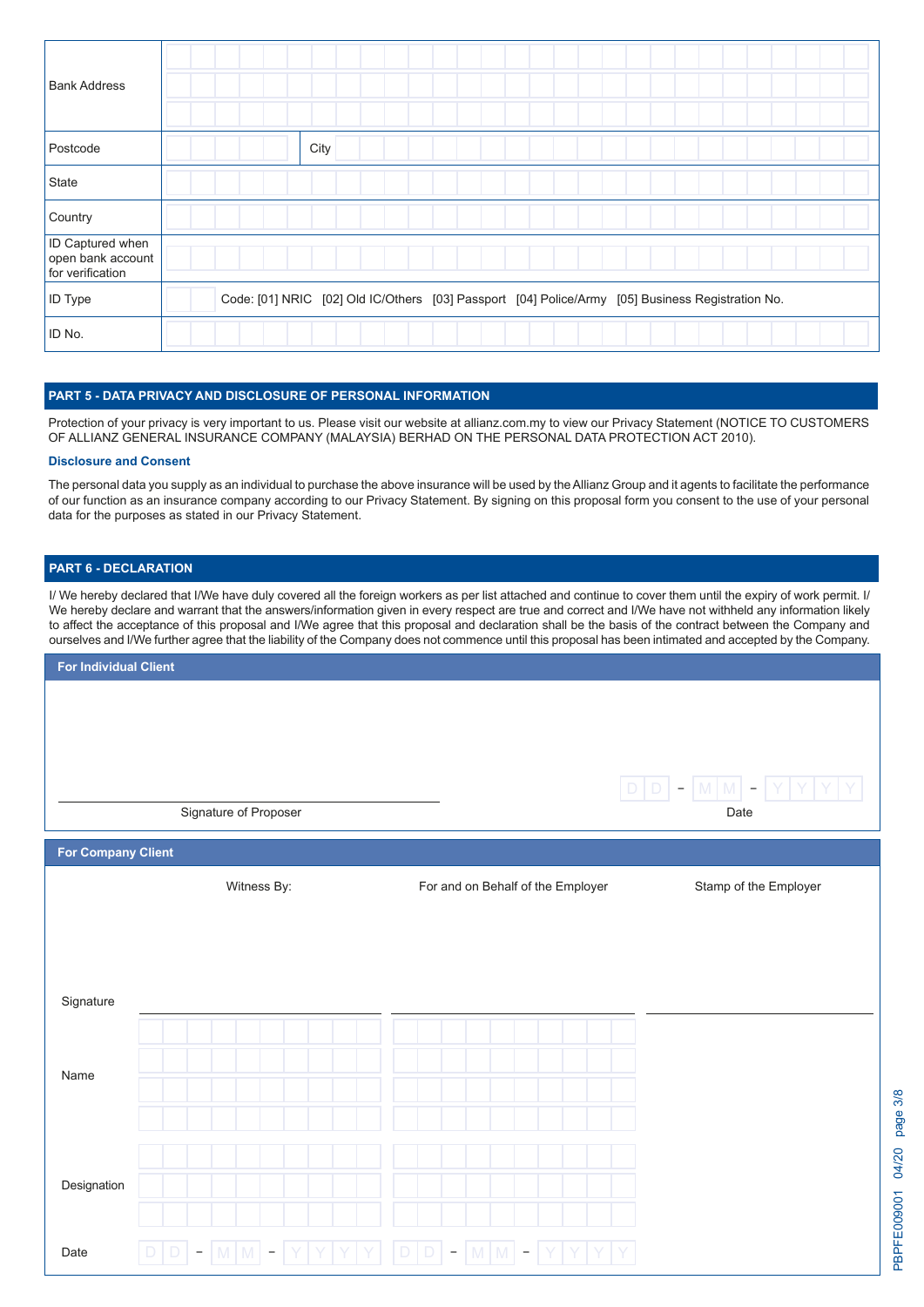## **PART 7 - TABLE OF BENEFITS**

|             | <b>FOREIGN WORKERS HOSPITALIZATION AND SURGICAL ('FWHS')</b>       |                                                                               |
|-------------|--------------------------------------------------------------------|-------------------------------------------------------------------------------|
| <b>Item</b> | <b>Benefits</b>                                                    | <b>Amount (RM)</b>                                                            |
|             | Daily Hospital Room & Board (Maximum up to 30 days)                |                                                                               |
| 2           | Intensive Care Unit (ICU) (Maximum up to 15 days)                  |                                                                               |
| 3           | <b>Hospital Supplies and Services</b>                              | As charged - in accordance to charges                                         |
| 4           | <b>Operating Theatre</b>                                           | consistent with Third (3rd) Class Room<br>& Board to a maximum of RM160 per   |
| 5           | Surgical Fees (Excluding organ transplantation)                    | day, in a Non-Corporatized Malaysian                                          |
| 6           | <b>Anaesthetist Fees</b>                                           | Government Hospital in conformance to<br>the changes specified under Fees Act |
| 7           | In-Hospital Physician Visits (Maximum up to 30 days)               | 1951, Fees (Medical) Order 1982.                                              |
| 8           | In-Hospital Specialist Consultation Visits (Maximum up to 30 days) |                                                                               |
| 9           | Ambulance Fees/Medical Report Fees                                 |                                                                               |
|             | Maximum Overall Annual Limit (Item 1-9)                            | 20,000.00                                                                     |
| Premium     |                                                                    | 105.00                                                                        |
| MCO Fee     |                                                                    | 15.00                                                                         |

Notes: 1. Premium subject to Service Tax.

2. Stamp Duty: RM10.00

3. All benefits payable for any number of disabilities in any given Period of Insurance is subject to the Overall Annual Limit of RM20, 000.00 per Insured Person.

### **FOREIGN WORKERS PLUS ('FW-Plus')**

| <b>Benefits</b>                                 | <b>Amount (RM)</b> |
|-------------------------------------------------|--------------------|
| Death/Permanent Disablement (Due to Accident)   | 10,000.00          |
| Medical and Surgical Expenses (Due to Accident) | 2,000.00           |
| Premium                                         | 50.00              |

Notes: 1. Premium subject to Service Tax.

2. Usage Woodworking Machinery: Loading 25%

3. Stamp Duty: RM10.00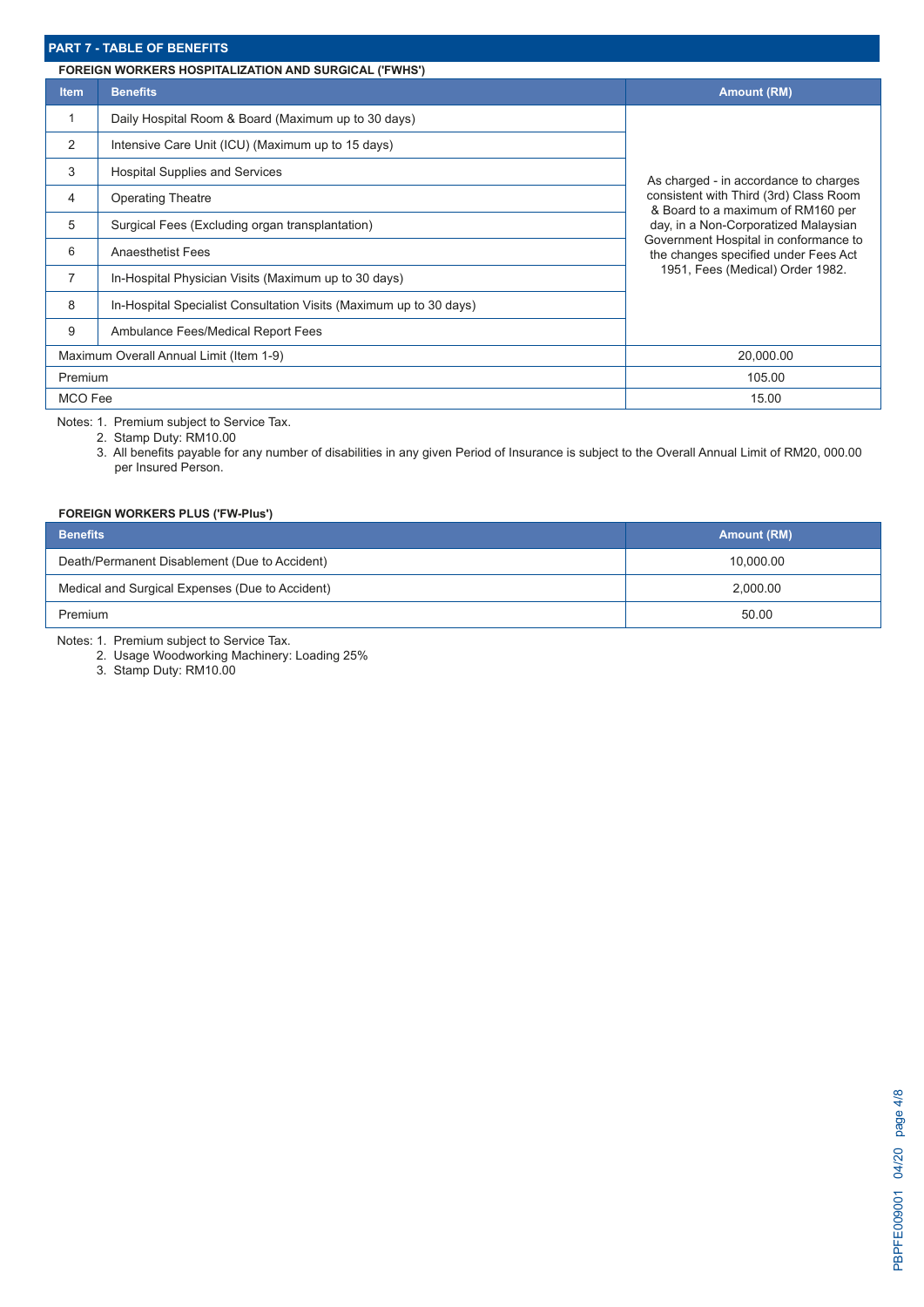#### Dear Sirs:

#### RE: LETTER OF INDEMNITY

In consideration of you agreeing to My/Our request to issue an Insurance of Guarantee No. \_\_\_\_\_\_\_\_\_\_\_\_\_\_\_\_\_\_\_\_\_\_\_\_\_\_ to Ketua Pengarah Imigresen (hereinafter called "the Guarantee") for a sum of Ringgit **and Europe and Control** called "the Guaranteed the "Guaranteed" only (hereinafter called the "Guaranteed")

Sum") to secure the due performance and observance of the conditions imposed on

(hereinafter called 'the Employee') and/or the workers named in the attached list by the Ketua Pengarah Imigresen pursuant to the provisions of the Immigration Ordinance 1959, Immigration of Regulations 1963 and/or any other relevant statutory provision and any amendment, modifications or reenactments thereof, I/We hereby jointly and severally undertaken for ourselves our heirs executors administrators assigns and successors that:

- 1. I/We will jointly and severally at all times hereinafter well and sufficiently indemnify you in full against all claims payments demands actions suits proceeding losses liabilities costs and expenses whatsoever which may be taken or made against you or incurred or become payable by you under the liability or obligations of the Indemnity and/or the Guarantee and I/We hereby further agree that you may at your absolute discretion without any further reference to Me/Us and despite any contestation on My/Our part compromise all claim payments demands suits proceedings losses liabilities which may be taken or made against you under the Guarantee. I/We also hereby further agree to accept the receipts, vouchers, or other evidence of all payments made by you or of all liabilities or obligations incurred by you by reason of the Guarantee as conclusive evidence against Me/Us and My/ Our estates of the fact and extent of My/Our liability herein to you.
- 2. I/We further jointly and severally undertake to pay and reimburse such sums to you on demand together with interest at the rate of 3% above the Base Lending Rate of such commercial bank as you shall determine. Any demand hereunder may be effectually made by notice to Me/Us by any of your officers or by notice in writing under the hand of any such officer or any solicitor or firm of solicitors purporting to act for you either served personally on Me/Us or left or sent by post to Me/Us at My/Our address herein stated or at My/Our usual or last known place of business or address and any demand sent by post shall be deemed to have been served on the day when in the ordinary course of post it would have been delivered.
- 3. The Guarantee may from time to time be modified, amended, renewed or extended either in accordance with its original terms or otherwise and I/ We hereby agree that you will be at liberty to make such modifications, amendments, renewals or extension as you may in your absolute discretion, decide, My/Our liability to you hereunder shall continue to be in full force and effect notwithstanding any such modifications, amendments, renewals or extensions.
- 4. My/Our liability hereunder is irrevocable and shall remain in full force and effect until your liability under the Guarantee is discharged and the same have been returned to you for cancellation.
- 5. Nothing herein or in such Guarantee contained shall prejudice or affect any lien to which you are by law entitled or any other security which you may at any time hold from Me/Us or the Employer or on My/Our or the Employer's account.
- 6. This Guarantee shall not be determined or in any way prejudiced by My/Our death or retirement or the admission of Myself/Ourselves or other person as partners, incorporation, amalgamation, re-construction, re-arrangement or otherwise of any firm, concern or company in which I am a/We are partner(s) or shareholder(s) but shall inure and be available for all intents and purposes as if My/Our heirs, executors, administrators and successors-in-title or the resulting firm concern or company had been the one whose obligations were originally secured.
- 7. If the Guaranteed Sum hereby indemnified or any part thereof shall be required to be recovered through any process of law and if any advocate and solicitor is employed by you to recover the same, I/We shall pay (in addition to any sums payable hereunder) the advocate and solicitor's fees (on a solicitor and client basis) and any other fees and expenses incurred in respect of enforcing payment of the Guaranteed Sum hereby indemnified through any process of law or otherwise by the employment of an advocate and solicitor as aforesaid.
- 8. You may enforce this Guarantee against Me/Us at any time and you may for that purpose treat Me/Us as if I/We were liable to you as your principal debtor.
- 9. I/We confirm that the contents and effects of this Letter of Indemnity has/have been explained to Me/Us before the execution thereof and I/We fully understand the legal implications and consequences of the same

| IN WITNESS WHEREOF I/WE have hereunto subscribed My/Our name/names this |  | day of |  |  |  |  |
|-------------------------------------------------------------------------|--|--------|--|--|--|--|
| Yours faithfully,                                                       |  |        |  |  |  |  |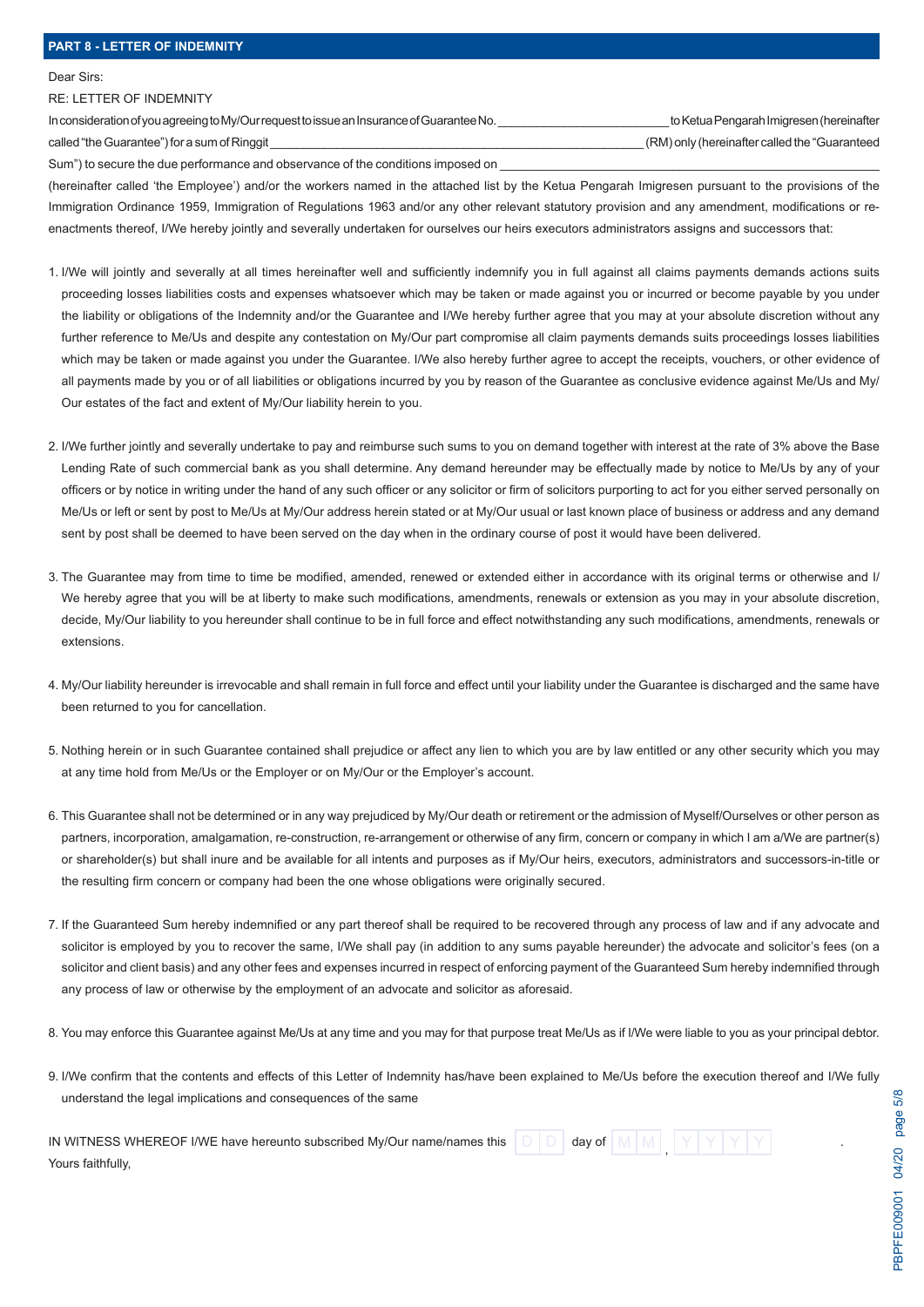

Code: [01] NRIC [02] Old IC/Others [03] Passport [04] Police/Army

Signature

Name

ID Type ID No.

Code: [01] NRIC [02] Old IC/Others [03] Passport [04] Police/Army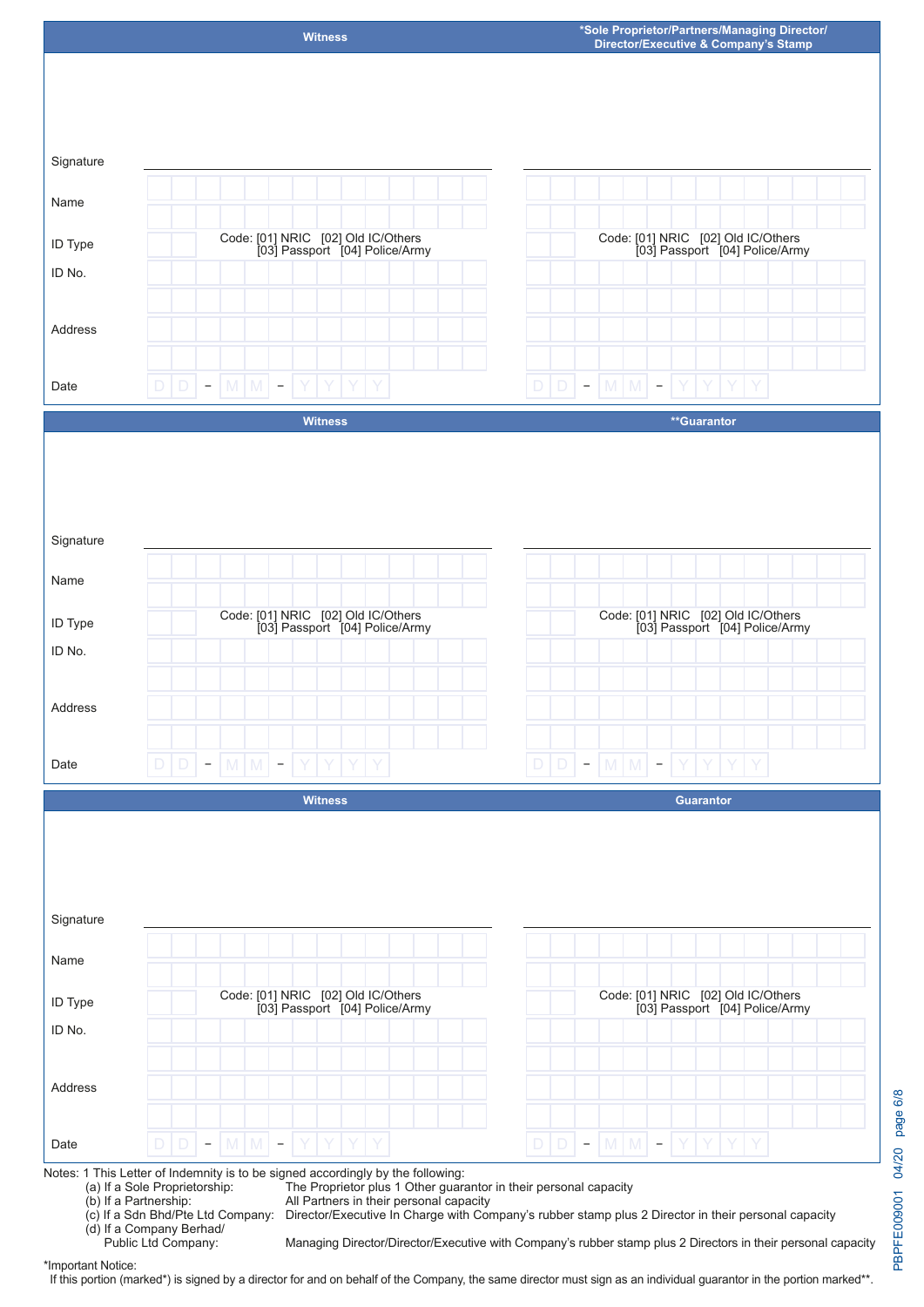|                                       | PART 9 - WORKER DETAILS                                                                                                       |              |        |                  |             |                                     |  |                                                                       |                     |                   |                                                        |                                         |  |
|---------------------------------------|-------------------------------------------------------------------------------------------------------------------------------|--------------|--------|------------------|-------------|-------------------------------------|--|-----------------------------------------------------------------------|---------------------|-------------------|--------------------------------------------------------|-----------------------------------------|--|
| Name of<br>Employer:                  |                                                                                                                               |              |        |                  |             |                                     |  |                                                                       |                     |                   | No. of<br>Employees:                                   |                                         |  |
| $\frac{\dot{\mathsf{o}}}{\mathsf{z}}$ | Name                                                                                                                          | Passport No. | Gender | Date of<br>Birth | Nationality | <b>Work Permit</b><br>$\frac{1}{2}$ |  | Work Permit *Insured Guarantee<br>Expiry Date For (C/S/P) Amount (RM) | Name of Next-of-Kin | Relation-<br>ship | Workplace Full Address                                 | Plan                                    |  |
| $\div$                                |                                                                                                                               |              |        |                  |             |                                     |  |                                                                       |                     |                   |                                                        | FW-Plus<br><b>FWHS</b><br><b>FWIG</b>   |  |
| $\sim$                                |                                                                                                                               |              |        |                  |             |                                     |  |                                                                       |                     |                   |                                                        | FW-Plus<br>FWIG<br>FWHS                 |  |
| $\sim$                                |                                                                                                                               |              |        |                  |             |                                     |  |                                                                       |                     |                   |                                                        | $FW-Plus$<br><b>FWHS</b><br><b>FWIG</b> |  |
| 4.                                    |                                                                                                                               |              |        |                  |             |                                     |  |                                                                       |                     |                   |                                                        | $FW-Plus$<br><b>FWHS</b><br><b>FWIG</b> |  |
| r.                                    |                                                                                                                               |              |        |                  |             |                                     |  |                                                                       |                     |                   |                                                        | FW-Plus<br><b>FWHS</b><br><b>FWIG</b>   |  |
| $\mathbf{\dot{\circ}}$                |                                                                                                                               |              |        |                  |             |                                     |  |                                                                       |                     |                   |                                                        | FW-Plus<br><b>FWHS</b><br><b>FWIG</b>   |  |
| $\ddot{\sim}$                         |                                                                                                                               |              |        |                  |             |                                     |  |                                                                       |                     |                   |                                                        | FW-Plus<br><b>FWHS</b><br><b>FWIG</b>   |  |
| $\infty$                              |                                                                                                                               |              |        |                  |             |                                     |  |                                                                       |                     |                   |                                                        | FW-Plus<br><b>FWHS</b><br><b>FWIG</b>   |  |
| $\infty$                              |                                                                                                                               |              |        |                  |             |                                     |  |                                                                       |                     |                   |                                                        | $FW-Plus$<br><b>FWHS</b><br><b>FWIG</b> |  |
| $\overline{Q}$ .                      |                                                                                                                               |              |        |                  |             |                                     |  |                                                                       |                     |                   |                                                        | $FW-Plus$<br><b>FWHS</b><br><b>FWIG</b> |  |
|                                       | Notes: *Insured For: C-Calling Visa Application, P - Renewal of Work Permit (PLKS), S - Special Application Consented by KKM. |              |        |                  |             |                                     |  |                                                                       |                     |                   | Please attach separate sheet if space is insufficient. |                                         |  |

PBPFE009001 04/20 page 7/8 PBPFE009001 04/20 page 7/8